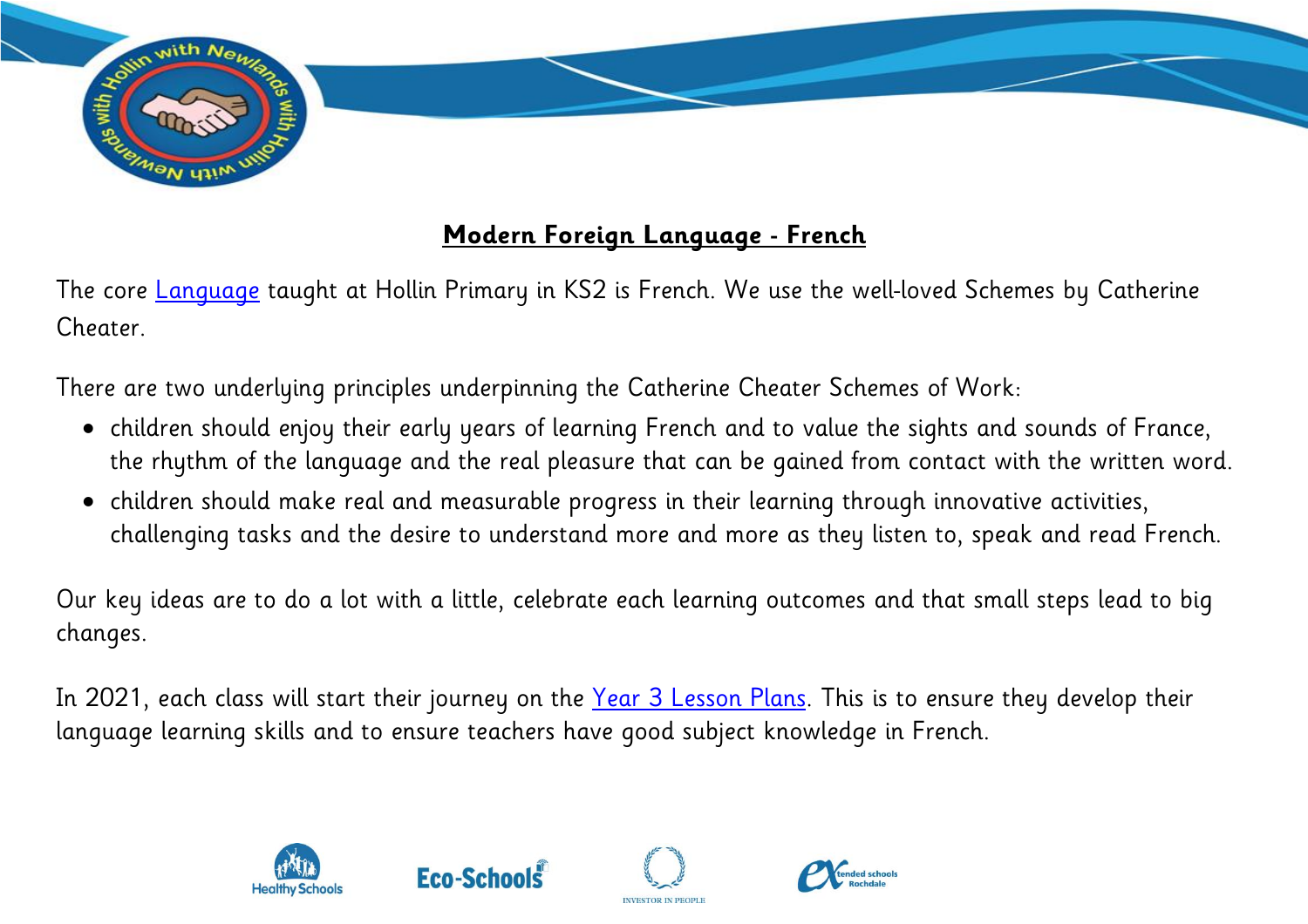| <b>Hollin Primary School</b><br><b>French Curriculum Overview</b> |                                                                                                                                                                                                                                                                                                                                                                                         |                                                                                                                                                                                                                                                                                                                                                                    |                                                                                                                                                                                                                                                                                                                                   |                                                                                                                                                                                                                                                                                                   |  |  |
|-------------------------------------------------------------------|-----------------------------------------------------------------------------------------------------------------------------------------------------------------------------------------------------------------------------------------------------------------------------------------------------------------------------------------------------------------------------------------|--------------------------------------------------------------------------------------------------------------------------------------------------------------------------------------------------------------------------------------------------------------------------------------------------------------------------------------------------------------------|-----------------------------------------------------------------------------------------------------------------------------------------------------------------------------------------------------------------------------------------------------------------------------------------------------------------------------------|---------------------------------------------------------------------------------------------------------------------------------------------------------------------------------------------------------------------------------------------------------------------------------------------------|--|--|
| <b>Strand</b>                                                     | Year <sub>3</sub>                                                                                                                                                                                                                                                                                                                                                                       | Year <sub>4</sub>                                                                                                                                                                                                                                                                                                                                                  | Year 5                                                                                                                                                                                                                                                                                                                            | Year <sub>6</sub>                                                                                                                                                                                                                                                                                 |  |  |
| Oracy                                                             | Enjoy listening to and speaking in the<br>language<br>Listen and respond to familiar spoken<br>$\bullet$<br>words, phrases and sentences<br>Communicate with others using simple<br>words and phrases and short sentences<br>Understand conventions such as taking<br>$\bullet$<br>turns to speak, valuing the contribution<br>of others<br>Use correct pronunciation in spoken<br>work | Listen to and identify words and short<br>$\bullet$<br>phrases<br>$\bullet$<br>Communicate by asking and<br>answering a wider range of questions<br>$\bullet$<br>Memorise and present a short text                                                                                                                                                                 | Prepare and practise a simple<br>conversation re-using familiar<br>vocabulary and structures in new<br>contexts<br>Understand and express simple<br>opinions<br>Listen attentively and understand<br>$\bullet$<br>more complex phrases and<br>sentences<br>Prepare a short presentation on a<br>familiar topic                    | Understand the main points and<br>$\bullet$<br>simple opinions in a spoken story,<br>song or passage<br>Perform to an audience<br>Understand longer and more<br>complex phrases or sentences<br>Use spoken language confidently<br>to initiate and sustain<br>conversations and to tell stories   |  |  |
| Literacy                                                          | Recognise and understand some<br>familiar words and phrases in written<br>form<br>Read aloud in chorus, with confidence<br>and enjoyment, from a known text<br>Write some familiar simple words using<br>a model<br>Write some familiar words from memory                                                                                                                               | Read and understand familiar written<br>$\bullet$<br>phrases<br>Follow a short text while listening and<br>$\bullet$<br>reading, saying some of the text<br>Read a wider range of words, phrases<br>$\bullet$<br>and sentences aloud<br>Write some familiar words and<br>$\bullet$<br>phrases without help                                                         | Re-read frequently a variety of<br>$\bullet$<br>short texts<br>$\bullet$<br>Make simple sentences and short<br>texts<br>Write words, phrases and short<br>sentences, using a reference<br>source                                                                                                                                  | Read and understand the main<br>points and some detail from a<br>short written passage<br>Identify different text types and<br>read short, authentic texts for<br>enjoyment or information<br>Match sound to sentences and<br>paragraphs<br>Write sentences on a range of<br>topics using a model |  |  |
| Intercultural Understanding                                       | Appreciate the diversity of languages<br>spoken within their school<br>Talk about the similarities and<br>differences of social conventions<br>between different cultures<br>Identify the country or countries where<br>the language is spoken<br>Have some contact with the<br>country/countries<br>Recognise a children's song, rhyme or<br>poem well known to native speakers        | Talk about celebrations of which they<br>$\bullet$<br>have experience<br>Know about similar celebrations in<br>$\bullet$<br>other cultures<br>Compare aspects of everyday life at<br>$\bullet$<br>home and abroad<br>Identify similarities in traditional<br>$\bullet$<br>stories, building on relevant Y2/3<br>National Literacy Strategy Framework<br>objectives | Compare symbols, objects or<br>$\bullet$<br>products which represent their<br>own culture with those of another<br>country<br>Look at further aspects of their<br>$\bullet$<br>everyday lives from the<br>perspective of someone from<br>another country<br>Recognise similarities and<br>$\bullet$<br>differences between places | Compare attitudes towards<br>aspects of everyday life<br>Recognise and understand some<br>of the differences between people<br>Present information about an<br>aspect of culture                                                                                                                  |  |  |